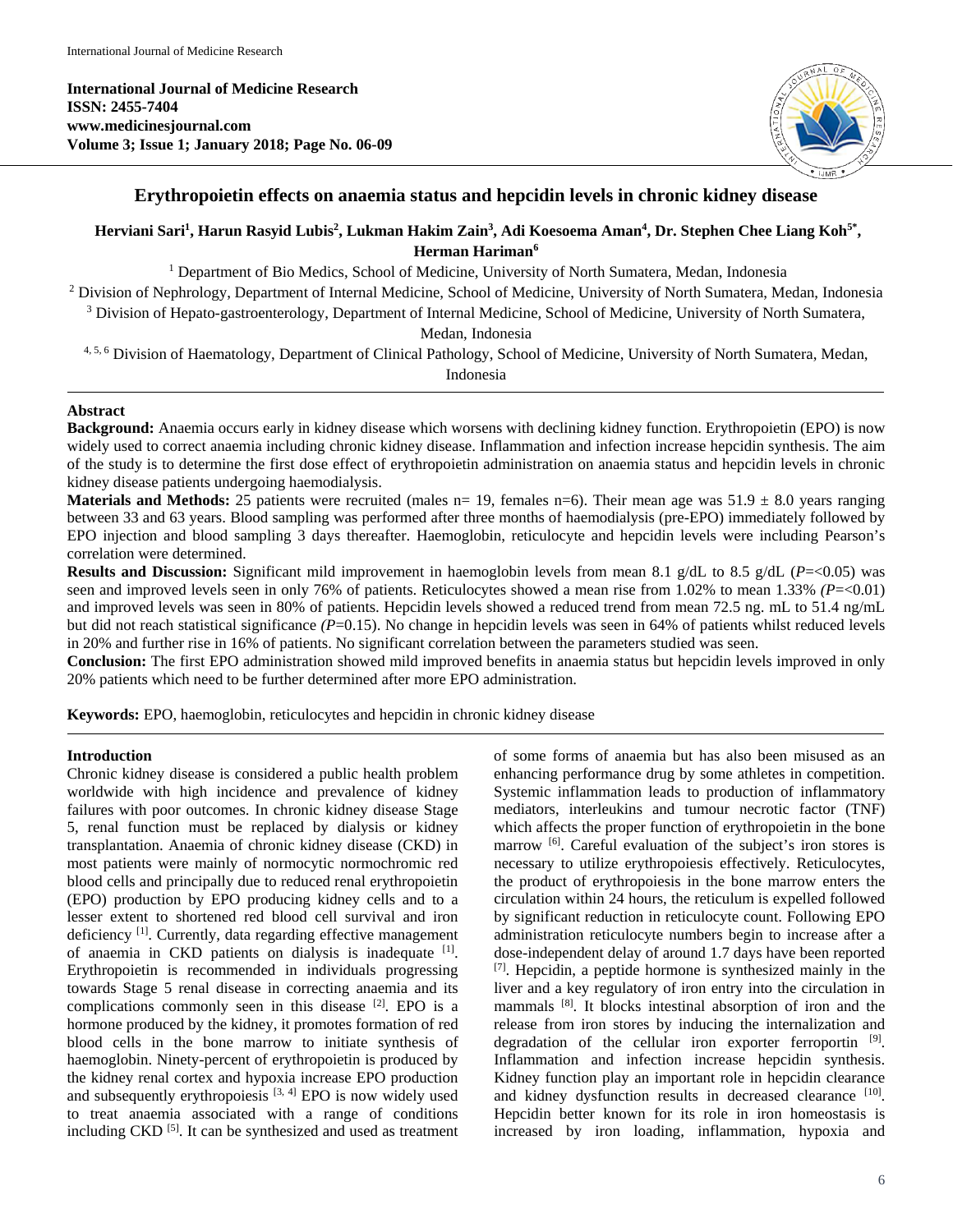erythropoiesis [11, 12] whereas iron deficiency and blood loss, reduce hepcidin expression  $[13, 14]$ . EPO administration suppresses circulating hepcidin levels within two days [15] and the suppression is thought to be mediated by increase bone marrow activity  $[16]$ . The extent of hepcidin suppression showed that EPO administration to be a useful therapy that is currently accepted for anaemia of chronic disease [17]. Hepcidin has been suggested as being a biomarker of iron status and iron demand in dialysis patients and the levels may have a predictive value in individual CKD patients [15, 18-20].

The aim of the study is to determine the first dose effect of erythropoietin administration on anaemia status and hepcidin levels in chronic kidney disease patients undergoing haemodialysis.

#### **Materials and Methods**

The study received ethical approval from the Health Research Ethical Committee (159/KOMET/FKUSU/2015), Faculty of Medicine, University of North Sumatera, Indonesia. It was conducted at the Department of Clinical Pathology, Faculty of Medicine, University of North Sumatera/Haj Adam Malik Hospital.

Inclusion criteria: The Indonesian Government National Health Insurance allows only haemodialysis patients to receive free erythropoietin injection only after they had undergone three months of haemodialysis, greater than 18 years old, haemoglobin <11.0 g/dL but not in a state of iron deficiency, serum Ferritin >100µg/L, transferrin saturation >20%, patients should have Grade V KIDGO and e GFR <15ml/min/1.73m2 . Exclusion criteria: if any of the above inclusion criteria are not met.

Subjects. 25 patients having met the above Inclusion Criteria were recruited (males  $n= 19$ , females  $n=6$ ) after having given written Informed Consent. Their mean age was  $51.9 \pm 8.0$ years ranging between 33 and 63 years. The first-time administration of recombinant human Erythropoietin (EPREX, Jason-Cilag) 2,000 units were given by subcutaneous injection to the patients immediately after three months of haemodialysis and at every haemodialysis cycle thereafter. Iron was not administered to the study patients as all patients had normal serum iron levels.

Blood sampling. About 10 mL of blood from a clean venipuncture was obtained and drawn into 2.5 mL EDTA vacutainer tubes for haemoglobin estimation and reticulocyte count and the remainder into a plain tube. Blood was left to clot for about an hour at room temperature, then centrifuged at 2000g for 30 minutes. The serum was aliquoted and stored at - 70°C for further analysis. Blood sampling was performed after three months of haemodialysis (pre-EPO) and 3 days following haemodialysis after first EPO administration (post-EPO). Laboratory analysis. Haemoglobin and reticulocyte was determined by the automated Haematology Analyzer Sysmex XN1000 (version XN10 and XN20). Enzyme-linked

immunoassay (ELISA) was used to determine the levels of Hepcidin (Elabscience Biotechnology, Bethesda, USA).

Statistical analysis. The Statistical Package for Social Sciences (SPSS 22 IBM Corp) was used to perform statistical analysis. The group mean paired samples t-test and Mann-Whitney test for differences between groups and Pearson correlation was also performed. A P-value of  $< 0.05$  was considered statistically significant.

### **Results**

Characteristics of patients on haemodialysis receiving first time erythropoietin

Twenty-five patients (male  $n=19$ , female  $n=6$ ) who fulfilled the inclusion criteria and gave written Informed Consent were recruited to receive the first-time erythropoietin administration after having gone through three months of haemodialysis as required in the inclusion criteria. Their mean age was  $51.9 \pm$ 8.0 years and ranged between 33 and 63 years. The underlying disease and clinical symptoms are shown in Table 1.

Haemoglobin, reticulocytes and hepcidin levels in patients who had undergone three months of haemodialysis (pre-EPO) and three days after receiving the first-time administration of erythropoietin (post-EPO) were compared.

Statistical significant increase in haemoglobin levels  $(P=<0.05)$  from mean 8.1g/dL to mean 8.5 g/dL  $(4.9\%$ increase) post-EPO administration was seen. However, the level is still considered severely anaemic. Reticulocytes, however, showed a more significant improvement rising from a mean of 1.02% to mean 1.33% (30.4% increase, *P*=<0.01)) after EPO administration. Hepcidin levels although showed a mean decrease from 72.5 ng/mL to mean 51.4 ng/mL (29.1% reduction, P=0.15), it did not reach statistical significance probably due to the wide variation in results seen. The mean level is still above the normal range of <47 ng/mL (Table 2).

Evaluation on the effects of first dose of erythropoietin on the levels of haemoglobin, reticulocytes and hepcidin (Table 3).

Haemoglobin. Only nineteen (76%) of patients showed response of increased haemoglobin levels following EPO administration and 6 (24%) patients had reduced levels.

Reticulocytes. Twenty (80%) of patients responded to increase reticulocytes whilst five (20%) had reduced levels following EPO administration.

Hepcidin. Sixteen (64%) of patients showed no change in hepcidin levels whilst five (20%) showed reduced levels and four (16%) had elevated levels following EPO administration. No change in hepcidin levels was observed in the other sixteen (64%) patients.

Correlation studies. Pearson's correlation was done and no significant correlation were seen between haemoglobin and reticulocytes ( $r = -0.217$ ,  $P = 0.13$ ), haemoglobin and hepcidin  $(r=0.169, P=0.24)$ , hepcidin and reticulocytes  $(r=-0.066, P=0.064)$ *P*=0.65)

**Table 1:** Characteristics of patients on haemodialysis receiving first time erythropoietin

| N <sub>25</sub>                                               |
|---------------------------------------------------------------|
| Sex: male $n = 19$ , female $n = 6$                           |
| Age mean $\pm$ SD: 51.9 $\pm$ 8.0 years, range: 33 - 63 years |
| Underlying disease:                                           |
| Hypertension nephropathy $n = 11$                             |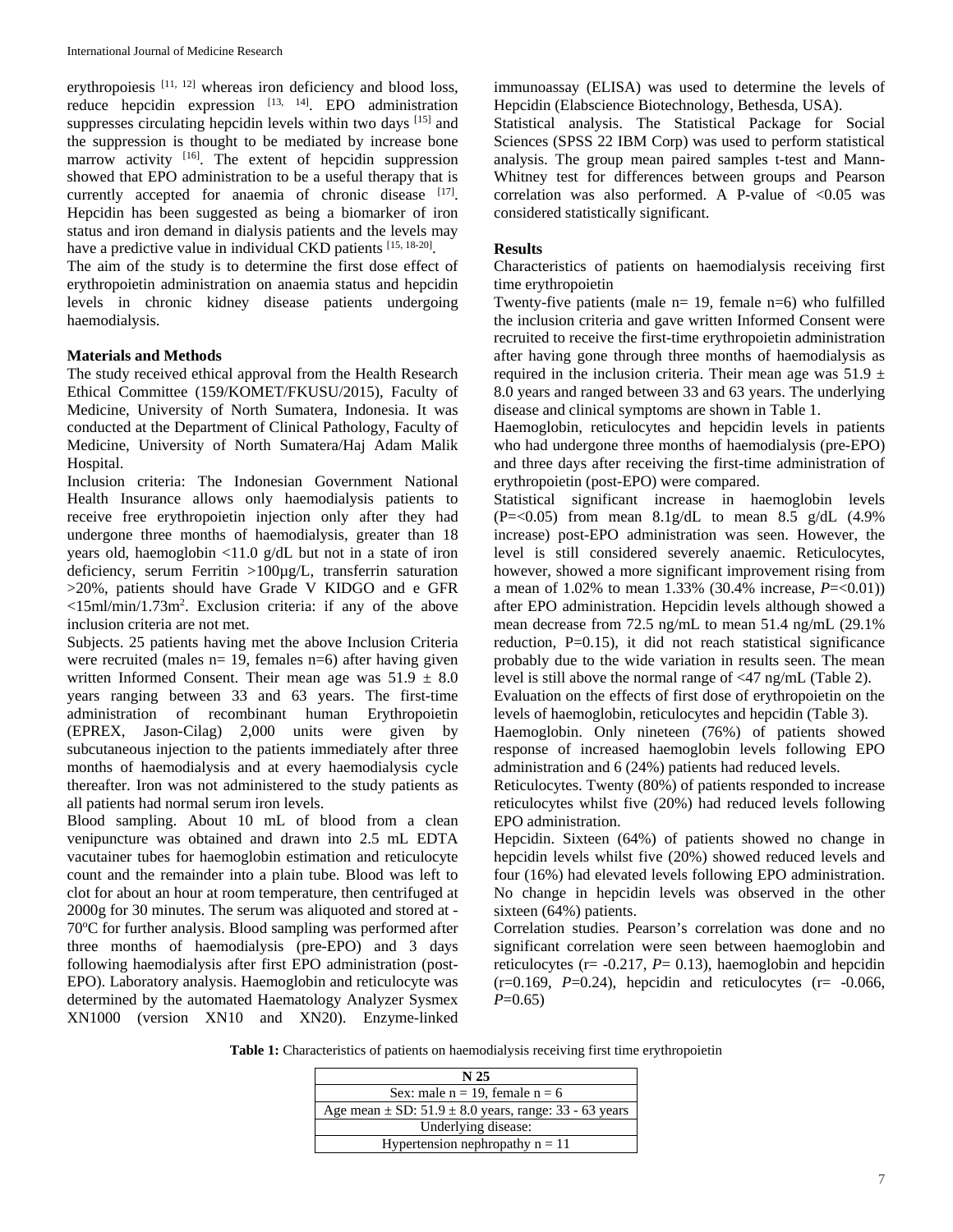| Diabetic nephropathy $n = 10$                |  |
|----------------------------------------------|--|
| Chronic glomerulonephritis $n = 2$           |  |
| Chronic pyelonephritis $n = 1$               |  |
| Obstructive infective kidney disease $n = 1$ |  |
| Clinical symptoms:                           |  |
| Dizziness/weakness/fatigue/nausea $n = 23$   |  |
| Dizziness/weakness/reduced appetite $n = 2$  |  |

Table 2: Haemoglobin, reticulocytes and hepcidin levels in patients undergone 3 months of haemodialysis (pre-EPO) and 3 days after receiving the first administration of erythropoietin (post-EPO) were compared.

|                  | Pre-EPO        | Post-EPO        | P      |
|------------------|----------------|-----------------|--------|
| N                | 25             | 25              |        |
| Haemoglobin      |                |                 |        |
| Mean $(SD)$ g/dL | 8.1(1.0)       | 8.5(1.2)        | < 0.05 |
| Range g/dL       | $6.2 - 10.3$   | $6.4 - 10.9$    |        |
| Reticulocytes    |                |                 |        |
| Mean $(SD)$ %    | 1.02(0.60)     | 1.33(0.67)      | < 0.05 |
| Range %          | $0.31 - 1.98$  | $0.48 - 2.65$   |        |
| Reticulocytes    |                |                 |        |
| Mean $(SD)$ %    | 72.5(76.0)     | 51.4 (32.3)     | 0.15   |
| Range %          | 17.79 - 337.81 | $2.85 - 123.45$ |        |

Table 3: Evaluation on the effects of first dose of erythropoietin administration on the levels of haemoglobin, reticulocytes and hepcidin.

|                             |          | <b>Haemoglobin</b> Reticulocytes | Hepcidin $N=25$ |
|-----------------------------|----------|----------------------------------|-----------------|
| Reduced from pre-<br>EPOn   | 6(24%)   | 5(20%)                           | 5(20%)          |
| Elevated from pre-<br>EPOn  | 19 (76%) | 20 (80%)                         | 4(16%)          |
| No change from<br>pre EPO n |          |                                  | $16(64\%)$      |

#### **Discussion**

Chronic kidney disease is considered a public health problem worldwide with high incidence and prevalence of kidney failures with poor outcomes. In chronic kidney disease Stage 5, renal function must be replaced by dialysis or kidney transplantation, however, life expectancy is shorter than that of the general population with similar demographics  $[20, 21]$ . Anaemia occurs early in the development of kidney disease which worsens with declining kidney function. EPO administration is essential for erythropoiesis and recommended in individuals progressing towards Stage 5 renal disease to correct anaemia and its complications. It serves as stimulants for growth of specific types of blood cells in the bone marrow to produce more red blood cells and initiate synthesis of haemoglobin. EPO is now widely used to correct anaemia associated with a range of conditions including CKD<sup>[5]</sup>. Following EPO administration reticulocyte numbers begin to increase after a dose-independent delay of around 1.7 days have been reported  $[7]$ . In our study, following three days after EPO administration haemoglobin levels showed statistically significant mild improvement in only 76% (19/25) of patients and reticulocytes improvement in 80% (20/25) patients. Moreover, severe anaemia persist in these patients. EPO administration suppresses circulating hepcidin levels within two days have been reported [15]. In our study hepcidin levels after first EPO administration showed a mean 29.1% reduction decreasing from mean 72.5 ng/mL to mean 51.4 ng/mL but they did not reach statistical significance. Upon further evaluation, 64% (16/15) of patients showed no change in hepcidin levels whilst 20% (5/2) patients showed reduced levels and 16% (4/25) patients had further elevated levels. No significant correlation was seen between haemoglobin with reticulocytes and hepcidin and between hepcidin and reticulocytes. The suppression of hepcidin level is probably mediated by increase bone marrow activity have been suggested <sup>[16]</sup>. The extent of hepcidin suppression showed that EPO administration to be a useful therapy that is currently accepted for anaemia of  $CKD$  [17] but is not strongly supported in our study. The study showed that further EPO administration will improve the anaemia status and the reduction in hepcidin levels needs to be determined. However, subsequent study for continued EPO administration was not carried out.

## **Conclusion**

The first EPO administration showed benefits in CKD patients undergoing haemodialysis in bone marrow erythropoiesis and improving anaemia status whilst further reduction on high hepcidin levels needs to be determined.

## **Acknowledgments**

We wish to express our sincere gratitude to Mrs Junita Siahaan for her expert technical assistance

## **Conflict of Interest**

The authors declared that they have no Conflict of Interest.

## **References**

- 1. Srinivasan R, Fredy IC, Chandrashekan S, *et al*. Assessment of erythropoietin treatment of anemia in chronic kidney failure-ESRD patients. Biomed Pharmacother. 2016; 82:44-8.
- 2. Esbach JW, Haley HR, Adamson JW. New insights into the treatment of the anemia of chronic renal failure with erythropoietin. Semin Dial. 1990; 3:112-21.
- 3. Peyssonnaux C, Zinkernagel AS, Scheupbach RA, *et al*. Regulation of iron homeostasis by hypoxia-inducible transcription factor (HIFs). J Clin Invest. 2007; 117:1926- 32.
- 4. Jelkman W. Regulation of erythropoietin production. The Journal of Physiology, 2011doi:10.1113/jphysiol, 2010 19505.
- 5. Hodges VM, Rainey S, Lappin TR, Maxwell AP. Pathophysiology of anaemia and erythrocytosis. Crit Rev Oncol/Hematol. 2007; 64:139-58.
- 6. Al-Khoury S, Afzali B, Shah N, *et al*. Diabetes, kidney disease and anemia; time to tackle a troublesome triad? Int J Clin Path. 2007; 61:281-9.